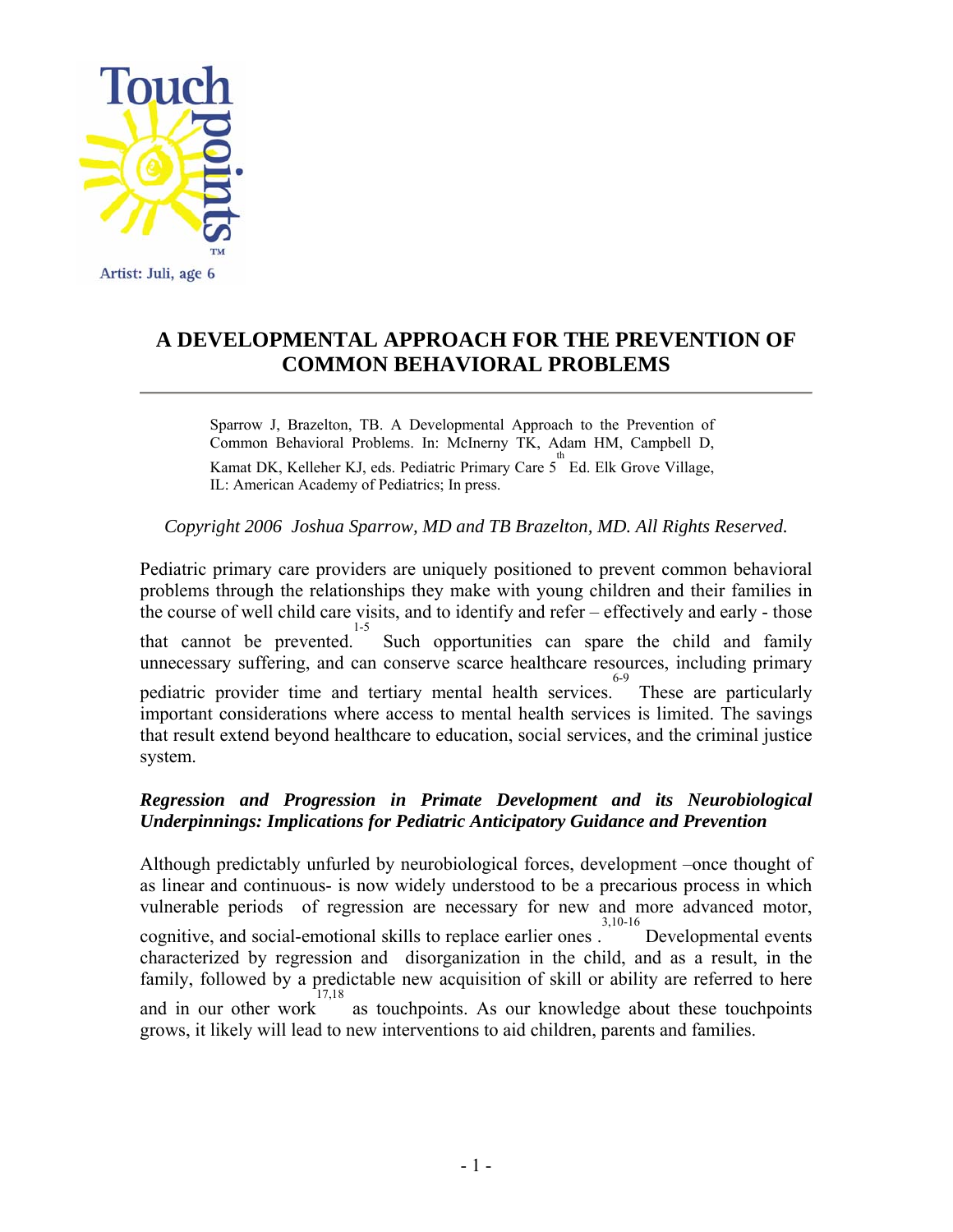Neurobiological processes (for example, neurohormonal regulatory mechanisms affecting 19-23

infant, mother and father, synaptogenesis, myelinization, and pruning, among others) are critical to understanding mechanisms of developmental change. Yet these processes are insufficient to account for widely divergent outcomes unless embedded in a broader view of the child's interactions with the environment. The developing brain allows the young infant to process critical environmental input, and to send mediating signals to the environment; the brain must adapt, structurally and functionally, to this interaction, a process best accounted for by a systems theory approach. 6,10,24-33 The infant brain shapes and is shaped by the environment it evolves in. As a result, primary pediatric providers can make a major contribution to a child's development – including optimal brain development – when they position themselves to positively influence these interactions. This demands that providers redefine their roles to enter into the family system and become part of the child-parent team.

Nonlinear, discontinuous development marked by predictable episodes of regression that precede leaps to new mastery have been observed both in human infants and nonhuman primates in their first years of life. 39,40 Across these species, development is a costly affair in which the prerequisite periods of regression expose the infant to increased vulnerability: to developmental deviation, to parent-infant conflict that may result in abuse, and to heightened immunological fragility that increases the likelihood of illness. Consequently, an understanding of the mechanisms of developmental change, and of the predictable cycles of regression and developmental leaps, or touchpoints, permits primary care providers to provide anticipatory guidance that targets these periods of vulnerability, and to parsimoniously screen for the earliest signs of developmental derailment.

11,12

For 1 to 4 weeks, according to some authors, before early major developmental achievements, regressive periods may manifest in more frequent and prolonged crying, clinging, and bids for physical contact in both human and non-human primate infants. While chimpanzee mothers immediately remove their infants from the social group at the first signs of these regressions to avoid male castigation, human mothers more often first interpret the behavioral change as a possible sign of illness. 40,41,43 This should come as no surprise to seasoned pediatric practitioners who have already noted a predictable developmental pattern to the anxious calls of parents who wonder if their child may be ill when they note such changes in behavior. "He just isn't acting the way he usually does," is one common expression of this parental observation. Often, these periods of crying are 42,46

attributed to teething, even when there is no evidence to support this explanation. Instead, however, they are routinely associated with the approach of new developmental challenges, for example the onset of the perceptual and cognitive capacities for stranger anxiety, pulling to stand, or the first step.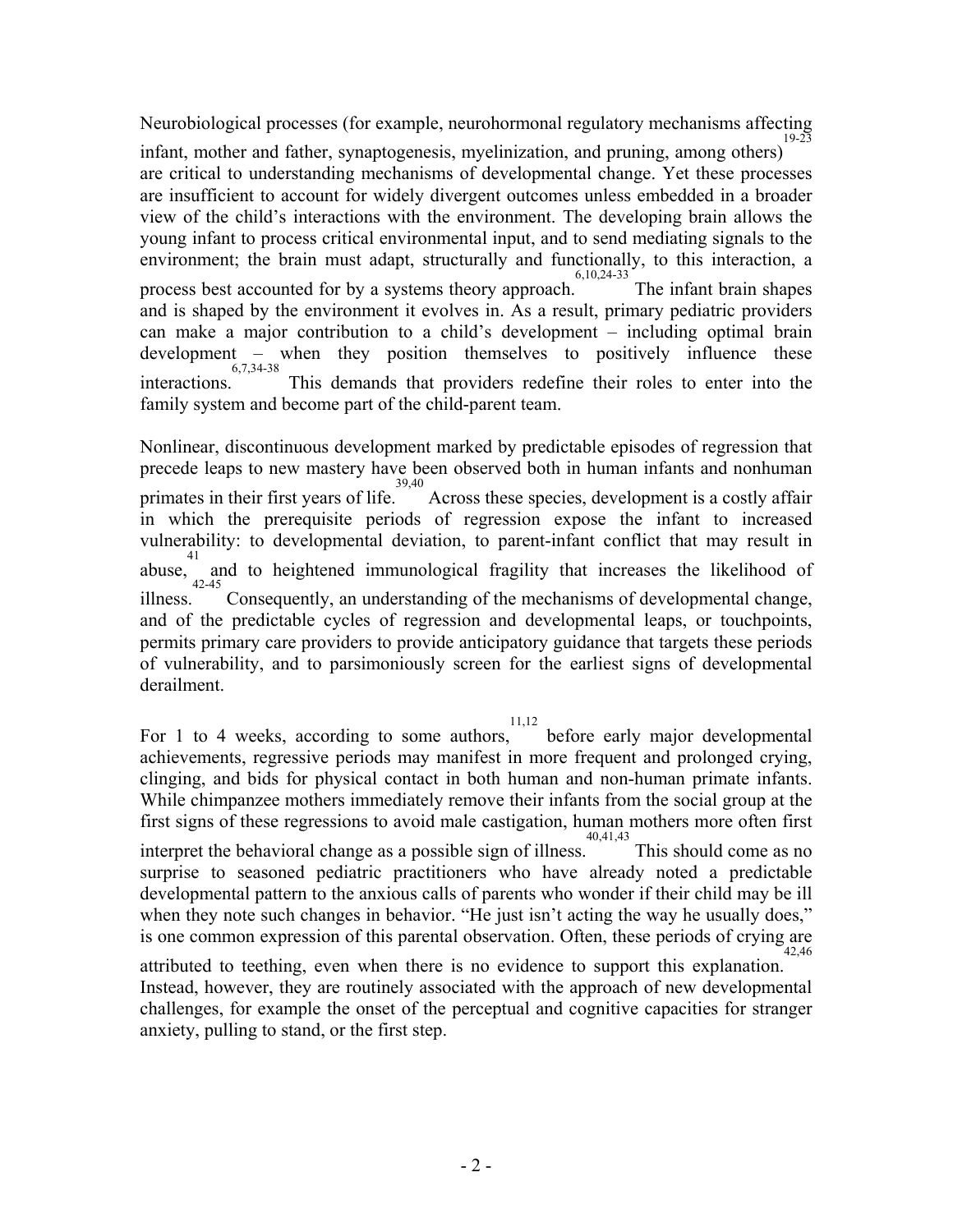After parents have reassured themselves that their child is not sick, they have been observed to shift from acceptance of the regressive behavior to a range of behaviors (which we have clinically observed to vary from one temperamental fit to another, and from culture to culture) –including annoyance and decreased indulgence of infant demands for physical contact and attention. These can effectively discourage regressive behaviors while reinforcing new skills.  $\overline{Y}$  Yet, it is in this shift in the parent- from initial acquiescence to efforts to propel the child's development that conflict arises between parent and child. Although conflict may be necessary to the child's progress, and a wide range of parental response to regression may be adaptive in fostering the child's development, difficulties in negotiating this shift may sometimes lead to developmental deviation, and even abuse.

The developmental processes of attachment, self-regulation, feeding, sleep, and toilet training are among the opportunities for primary pediatric prevention of common behavioral problems and child abuse. Regressions accompanying developmental advances in each of these areas occur at predictable times in the first years of life. We present here one touchpoint in each of these areas (although there are several more in each) as examples of heightened vulnerability to developmental deviation and abuse, with practical preventive strategies that can be used in primary pediatric care settings.

# *Anticipatory Guidance at Birth or at the 2-3 Week Well Child Visit: Assessing and Facilitating Attachment Using Predictable Newborn Behaviors*

Inevitably, the birth of a new baby disorganizes any family; all members must reconfigure their previous roles and arrive at a new level of organization to adjust to a new member, one with particularly pressing new demands. Fortunately, newborns are endowed with attachment behaviors that shape neurohormonally-mediated parental responses, helping adults learn to become parents. 48 But the newborn period, with its disorganization and opportunities for rapid new growth, is a vulnerable one, when pediatric providers can be more influential than at any other time

Impaired attachments have long been recognized as risk factors in child abuse and child psychiatric disorders, yet much can be done to support healthy attachments and to identify early threats to this critical developmental process. 49-52 Pediatric providers can readily assess the attachment behaviors of the newborn infant and parental responses during the earliest routine well child care visits. 53-55 The Neonatal Behavioral Assessment Scale (NBAS)<sup>56</sup> and the abbreviated version, the Neonatal Behavioral Observation (NBO), include an inventory of predictable newborn behaviors that elicit nurturing responses in parents. 57,58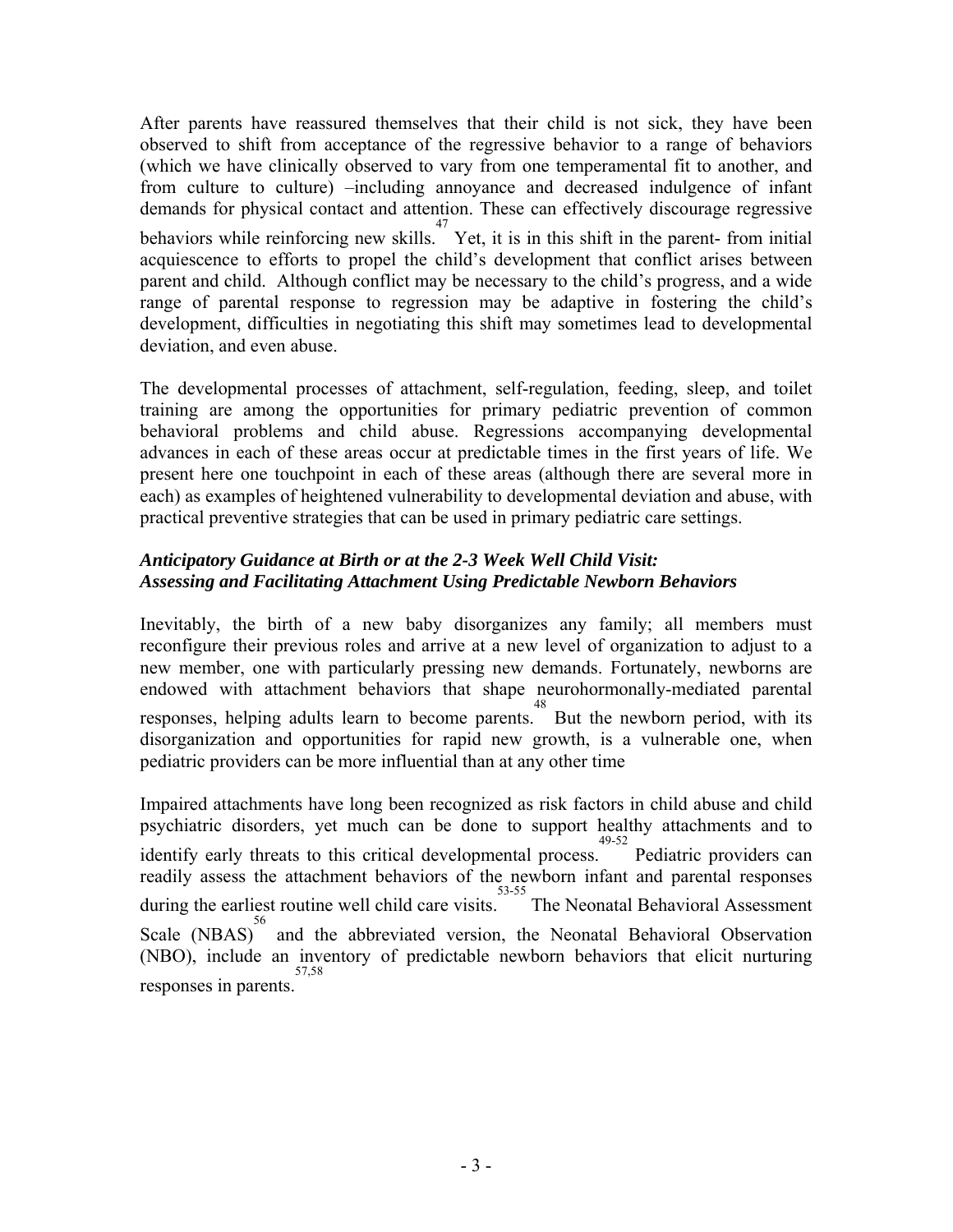A few of these are:

- the alert state visual gaze and visual communication between newborn and parent
- reflexive reaching toward parent's voice and face
- turning the head toward parent's voice, and arching toward parent's face
- molding into parent's body when cuddled
- responses to parent's soothing
- crying
- smiling
- suckling

Attachment depends not only on parental responses to these and other behaviors, but also on each newborn's individual ability to mobilize effective attachment behaviors to <sup>59</sup><br>parents. These vary from one newborn to another, and may be affected by a range of circumstances, for example prematurity, illness or in utero exposures. In addition, the "goodness of fit"<sup>60</sup> of infant attachment behaviors and parental sensibilities is a factor in this critical process.

Providers also will be able to observe protective parental reactions to noxious aspects of the routine examination of the newborn as further possible evidence of the progress of attachment. They can also reinforce this process by sympathetically commenting on parents' distress when their baby cries upon being undressed, or with heel sticks, for example. Parental reactions may be influenced by a number of factors, for example, parity and culture, but may also reveal potential interferences with attachment such as postpartum depression or overwhelming life events. When parents do respond to their infant's distress cues with efforts to soothe, providers will have an opportunity to assess, and if needed, respectfully offer to supplement parental repertoires for comforting. In addition, an infant who is particularly difficult to soothe should be noted, as parents will need extra support and encouragement not to take such challenges personally.

Providers should consider an early referral to developmental specialists for families in which a young infant shows an impaired ability to manifest attachment behaviors, is irritable and challenging to console, or when parents fail to respond to these behaviors or fail to demonstrate protective reactions when the infant shows signs of distress. Early interventions to support attachment in such circumstances may prevent child abuse, behavioral problems and later psychopathology in the child. 62-65 When the provider has milder concerns, sincere praise for parents' expertise and dedication can help protect the attachment process since parents' self-perceptions of competence make a vitally important contribution. This quick and simple intervention can be readily offered to all parents during this vulnerable period.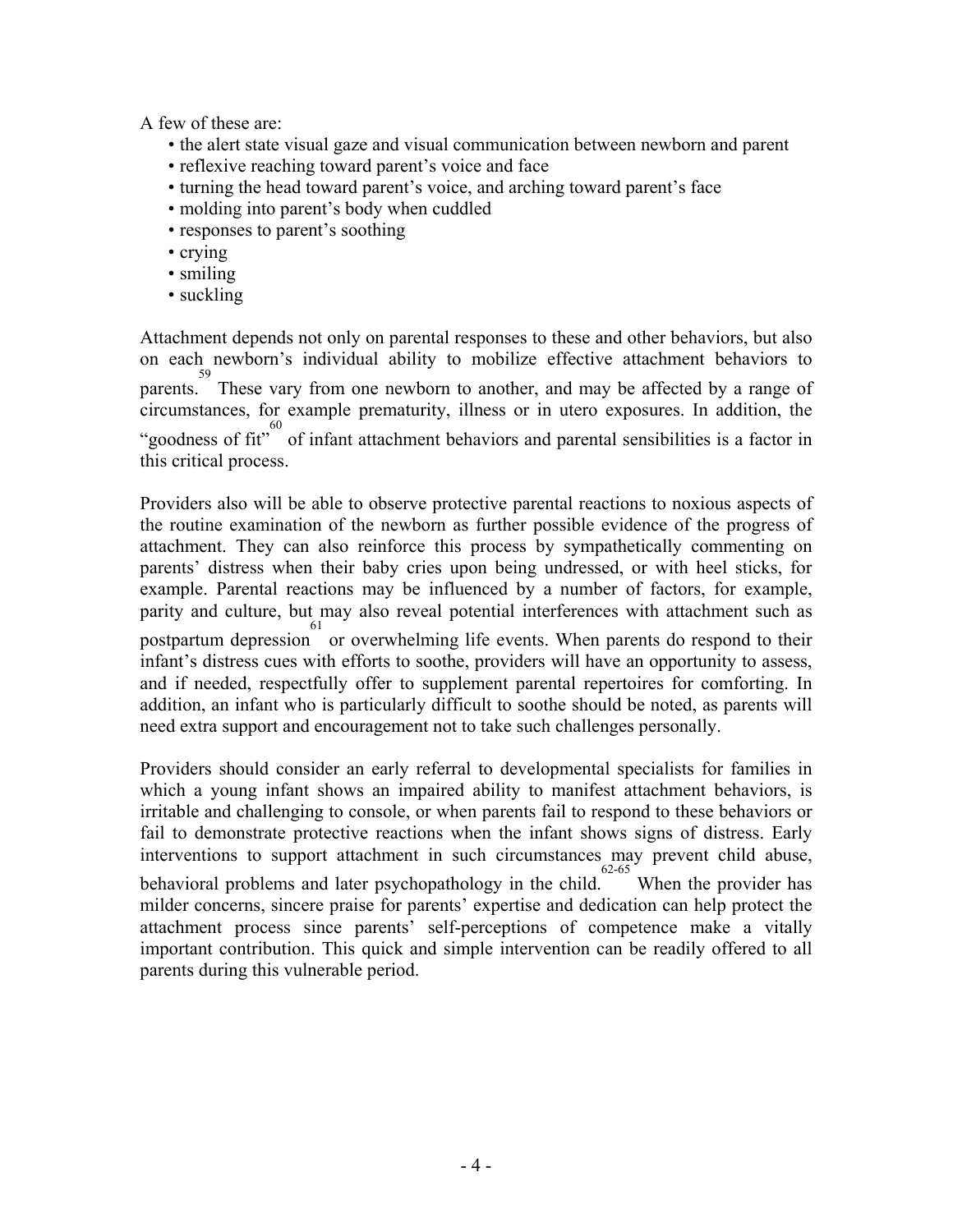# *Unexplained End-of-the-Day Crying and Self Regulation from 3 to 12 Weeks*

Unexplained end-of-the day fussiness and crying is a predictable phenomenon, initiated in the majority of infants at about 3 weeks of age, peaking at about 8 weeks, and subsiding by 12 to 16 weeks of age. 46,66 Fussing and crying are challenging for any parent, but can become intolerable when parents interpret this behavior as a rejection of their efforts to comfort or as the baby's reproach for their 'failure' as parents. First time parents, and those who are isolated, multiply stressed, or struggling with postpartum depression or other mental illness may be particularly vulnerable to such interpretation of colic. The incidence of SIDS peaks in the month or two after the typical climax of colic. Some small subgroup of SIDS deaths may be attributable to intentional suffocation by parents.

The 2 to 3 week well child care visit is an ideal opportunity for anticipatory guidance for colic. Although checklists of next developmental steps abound, predictably exhausted parents are at this point unlikely to absorb these. During this visit, a simple, and more effective strategy than simply telling or offering a brochure, is to note when the baby cries and to observe the parents' reaction to it, valuing their sensitivity to the baby's distress, and their intense dedication to offering comfort. This is a novel approach for many pediatric providers who have had to listen to, and indeed make, so many babies cry! But when pediatricians demonstrate their own sensitivity to a baby's distress, and to parents' commitment to mitigate it, they have positioned themselves, and readied parents, to face unexplained end-of-the-day fussing as a team.

Pediatricians who understand that some parents may interpret the predictable developmental phenomenon of unexplained end-of-the-day crying in ways that may make it harder for them to bear can anticipate this new challenge, and what it may seem to mean to parents, during the brief 2 to 3 week visit: "I noticed how you leaned in to comfort your baby as soon as she began to cry. She's so responsive to your soothing! In another week or 2, you may want to watch and see whether she, like many babies, starts to fuss and cry at the end of the day." Pause, to allow parents to express their concerns or doubts ("Not my baby!"), or to assert their mastery and their baby's precocity ("She already does!"). Then, a pediatrician can let parents know that this is an expectable but trying time for parents, and the hardest part may be that none of the skillful soothing strategies parents have learned seem to work. In fact, during these hours, infants may be over-stimulated by attempts to soothe them: often they'll calm briefly while being jiggled or rocked, but at soon as a parent stops, they'll cry out even more lustily than before. Ask the parent, "What is that going to be like for you?" Listen. And then ask, "Will you call me and let me know?" (Any experienced pediatrician knows they'll call anyway during the colicky period, but now they'll be more likely to listen if the pediatrician concludes that there is in fact no gastrointestinal disturbance, or no need to switch to a soy-based formula, for example.)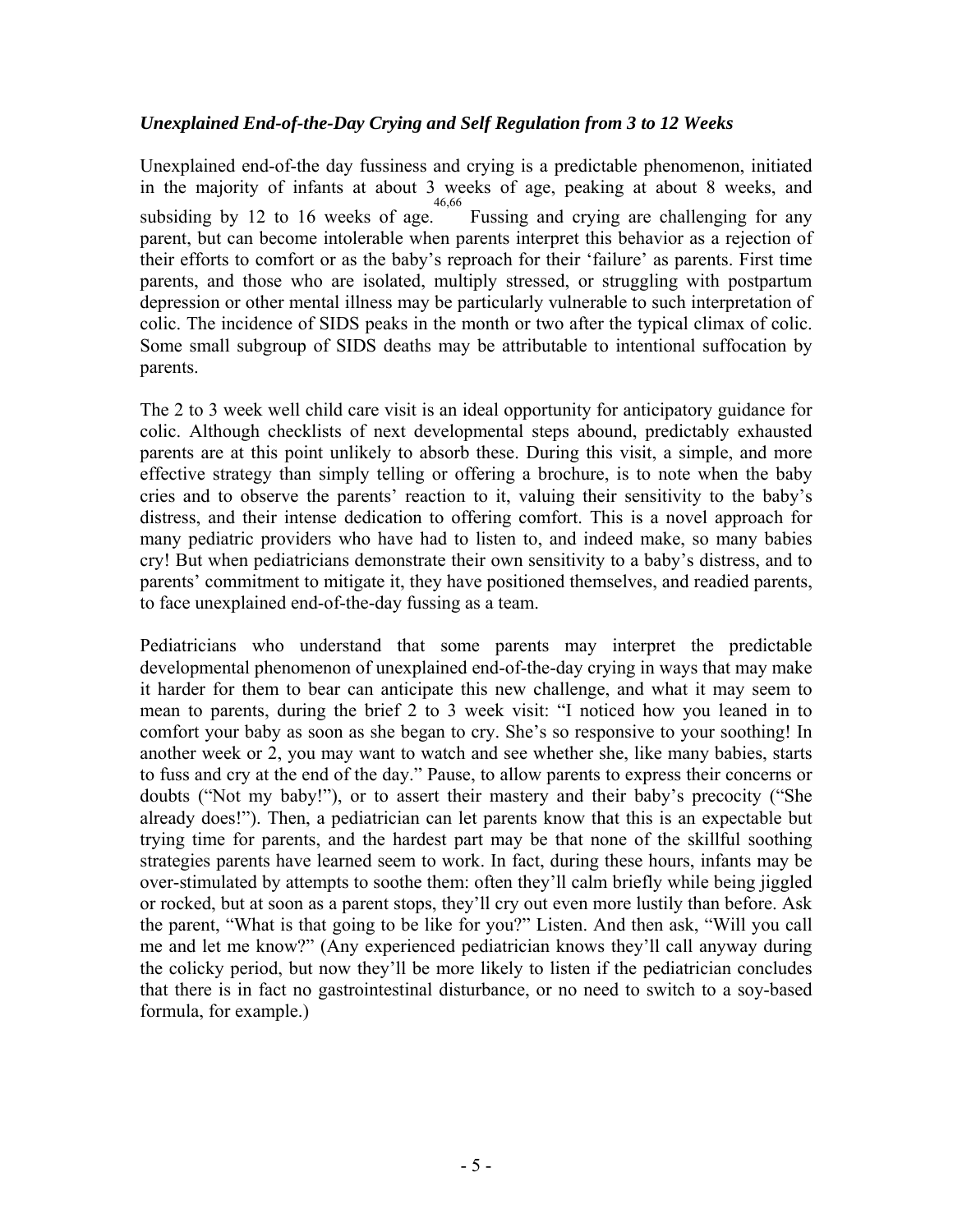After these brief maneuvers, parents will be ready for the recommendation that during this period parents may be able to decrease the length of fussing if they can limit the extent of their efforts to soothe: after checking for other possible causes for crying (hunger, fatigue, a wet diaper, etc), too much jostling and handling may over-stimulate the infant and prolong the end-of-the-day fussing. 46,67 (Infant massage, swaddling, or carrying the baby close in a serape-like snuggler may soothe with less stimulation, and help parents feel that they are doing what they can.)

At the very least, anticipatory strategies like these will save the pediatrician time, but they can also prevent non-compliance, unnecessary treatment, doctor shopping, and possibly abuse. At the end of the 2 to 3 week visit, you can reassure parents that this colicky period may be an important step in the development of self-regulatory functions and that the reward will be the 2 or 3 month old who is more available, responsive, and seems more like a real person than before.

#### *Anticipatory Guidance at the 4 Month Well Child Care Visit: Predictable Loss of Interest in Feeding Accompanying Improved Visual Accommodation at 4 to 5 Months*

The succession of steps through which the infant, toddler, and young child acquire the range of motor and other skills necessary for autonomous feeding includes several readily identifiable vulnerable periods before which anticipatory guidance can prevent predictable behavioral problems. Some of these skills pertain not specifically to eating, but to balancing other interests and impulses to prevent them from interfering with eating. For example, at about 4 months of age, a period of regression can be expected when previously acquired feeding habits seem to be shoved aside by new, though predictable behaviors: at the breast or on the bottle, the 4 to 5 month old abruptly seems to lose interest in feeding, and is suddenly distracted by a wider range of stimuli now perceptible to him. 68

Experienced pediatricians expect phone calls from mothers of 4 or 5-month-olds who misinterpret this behavioral change as a sign that their milk is no longer sufficient and ask whether it is time to wean, or to introduce solids. Yet, the neurobiological process accounting for this behavioral change is the child's expanding visual accommodation that now results in the ability to focus on objects that are further away than the breast or the nurturer's face. In this instance, new neurobiological capabilities disrupt previously established adaptations, leading to a period of instability during which the infant must learn to handle new levels of environmental stimulation, and to balance these with other ongoing and changing demands. This can be predicted for parents at the 4 month well child care visit. When they have been advised to expect this new turn of events as a marker of a new developmental accomplishment, they will be less likely to interpret temporary feeding resistance as a failure on their part, or as a sign to wean or introduce solids prematurely.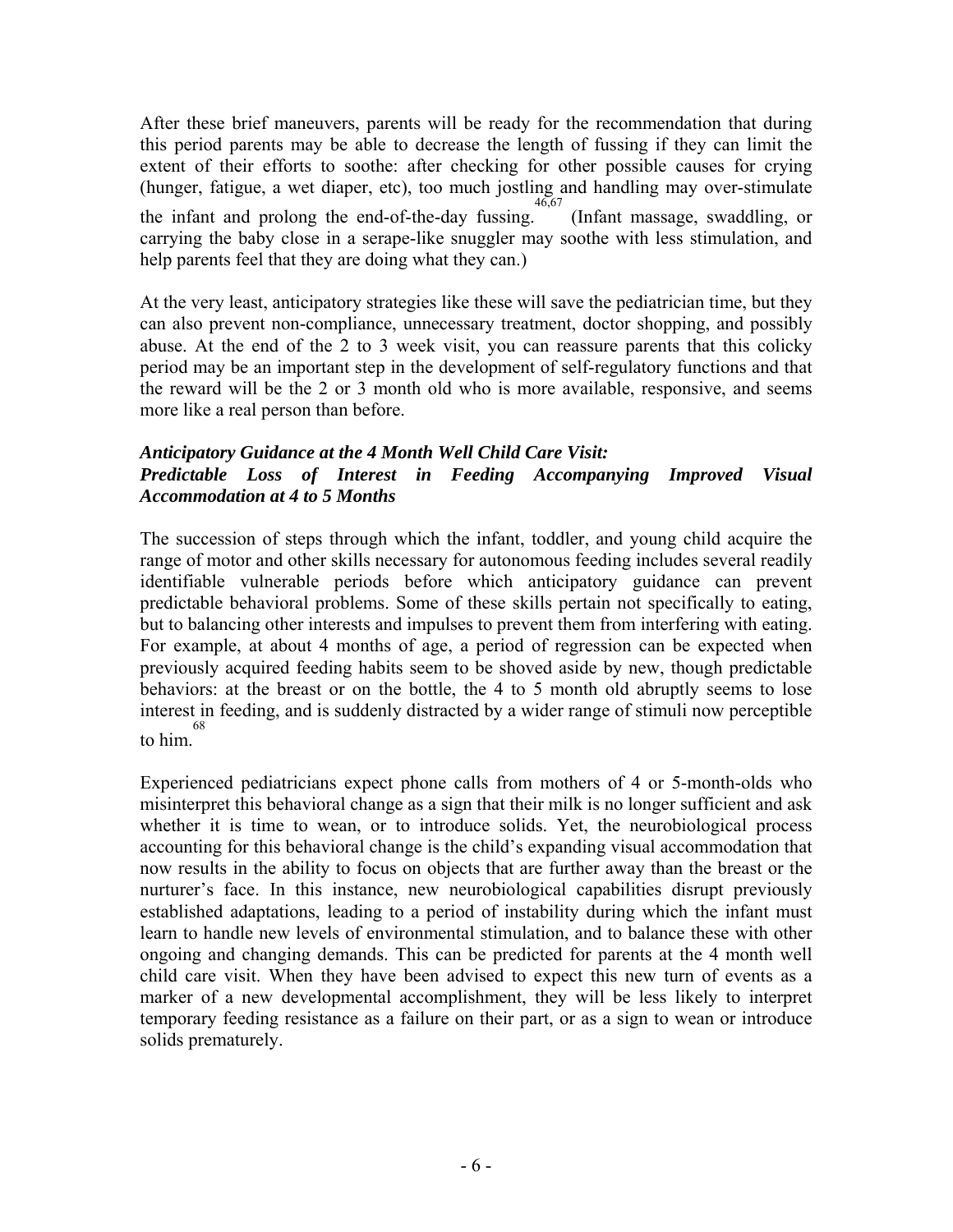At the 4 month visit, pediatric providers can suggest nursing or bottle feeding the infant in a quiet, darkened room when distractibility at feeding commences, and offer reassurance that this is a transient phenomenon, and a positive sign that the child is developing appropriately.

In a few days or weeks, when parents find that their infant does display the predicted behavior, their confidence in the provider is likely to deepen. If their baby, however, does not become more difficult to feed, they are less likely to question the provider's expertise than to share with him or her the pride in their exceptional baby who has traversed this new challenge so unperturbedly, and spared them the predicted inconvenience. A few parents might wonder whether such a child is still developmentally on track, but can be easily reassured if they've noticed or can be prompted to observe the baby's new, more widely roaming gaze as he or she follows objects in motion across a room.

Four to five months is a vulnerable time that can lead to premature introduction of solids and discontinuation of breastfeeding, or even forced-feedings. With the 'normalization' of this predictable touchpoint through anticipatory guidance, pediatric providers may be able to avert such consequences, or at the very least, to open a dialogue that will increase the likelihood that parents will disclose such challenges and concerns, and seek and accept help.

# *Anticipatory Guidance for the 6 Months Well Child Care Visit: Predictable Sleep Disturbances from 9 - 12 months as the Harbinger of the First Step*

Experienced pediatric providers expect anxious calls from parents about their 9 and 10 months olds who seem driven and tense, won't settle for bed at night, and wake up several times during the night, despite having slept all the way through during the preceding months. After establishing that the child is healthy, and is already pulling to stand, some providers have learned to suggest that the new sleep disturbance is temporary, and the sign of a child who will take the first step in a matter of weeks. 69,70 Parents, eager for this much awaited event, relax, or even rejoice, and often recast the baby's disrupted sleep, and their own, as an acceptable though annoying nuisance.

Here, again, a regression to earlier behavior (waking during the night), or temporary loss of a recently acquired skill (self-settling for sleep and managing sleep cycles) disorganizes the child, and indeed the entire family, the price for the next developmental step to come. The anxiety of parents as they struggle to understand this sudden, unexplained change renders them more vulnerable, while making the provider's support even more deeply valued. How much more reassured parents may be to learn that infants this age spend proportionally more of their sleeping hours in light sleep than at other times in these early years! No wonder they wake more often. Some scientists currently hypothesize that this sleep phase shift is necessary so that the brain can lay down the memory traces for each of the motor movements that will soon come together for the first step. 69,71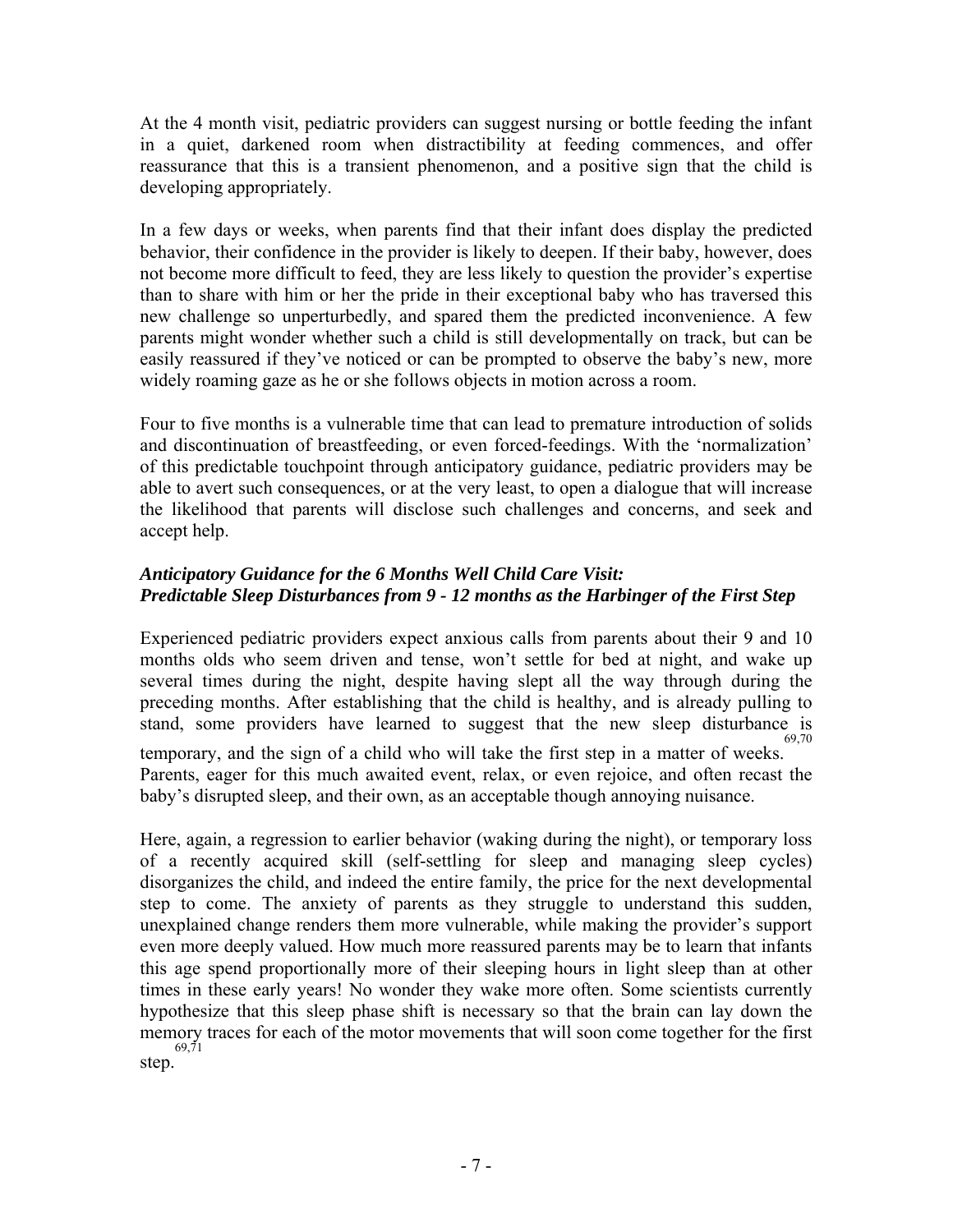If this predictable sleep disturbance occurs a few weeks or more before consultation with the pediatric provider, the cost to the child, and parents, of this temporary regression may be far greater. Parents may begin to take a child who had been sleeping alone into their bed – not necessarily a problem for families who choose to co-sleep with a child this age, but likely to lead to difficulties in re-establishing independent sleep at a later time. Parents, once again sleep-deprived, exhausted, and frustrated by the child's reversion to old behavior, may react more harshly than they would have wanted to, or more desperately, and perhaps particularly when other risk factors are present, abusively. However, if parents are forewarned at the 6 month well child care visit of this trying harbinger of new steps ahead, they are far more likely to take the child's disrupted sleep and their own sleep deprivation in stride. The provider will have helped them to shape their own behavior, even infusing it with pride, as they have been given a new, more constructive way of understanding the child's behavior – a laudable goal for anticipatory guidance. Parents are then more likely to be open to, and retain a few suggestions about how to, respond to their driven, motor-focused infant.

#### *Anticipatory Guidance at 12 months: Waiting for Toilet Training Readiness from 24 to 36 months*

Toilet training is another developmental acquisition that is often accompanied by predictable parent-child conflict, and with it another peak in the risk for developmental derailment and child abuse. Opportunities for prevention begin with anticipatory guidance at the 12 month visit when pediatric primary care providers can provocatively ask, "So – have you started to think about toilet training yet?" Most parents (discussed later) will say, "Toilet training? She's too young for that. She's just a baby." "Good," practitioners can reply. "Will you remember that you said that when you get the potty chair in the mail in a few months?" "What potty chair?" a parent will ask, again surprised. At this point, a brief discussion can ensue about the pressures for premature toilet training from family and friends, and parents' own beliefs about when to toilet train.

Parents may cite a particular chronological age for toilet training, and this may vary among parents of different cultures, but parents can be encouraged to consider the signs of readiness (e.g., interest in putting things away in their proper place, ability to sit still,

etc.) that appear with some variability beginning at the end of the second year. They can also be warned against the risks of responding too soon, and too eagerly, to the earliest signs – pointing to the diaper, grunting or going off to a corner while defecating – that often appear at 18 months, before the child is truly ready. Parents can be asked about the approach to toilet training they believe to be best suited to their child's temperament, and to consider the risks of a non-child-centered approach versus the rewards to the child of setting up this process as the child's achievement, rather than the parents'.<sup>72,73</sup>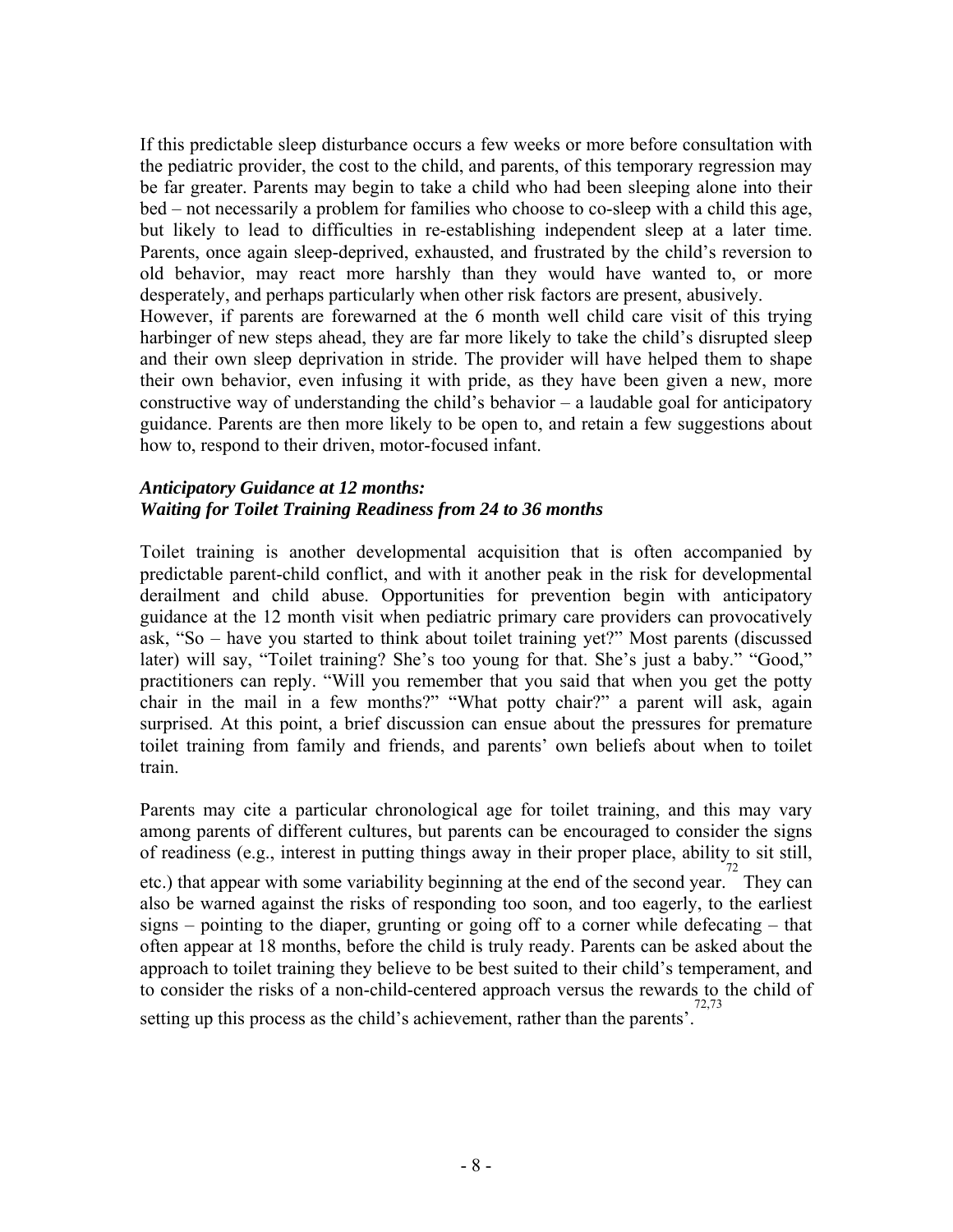At the one-year visit, the groundwork will have been laid to protect parent and child from external pressure and premature toilet training. These matters can then be productively elaborated on in later visits. Unless parents have undertaken 'eliminationcommunication' (a kind of physiological conditioning dependent on extensive close physical contact, careful cue reading, and consistent responses) in the first year, toilet training can only be effectively begun when a child is cognitively and emotionally ready. This is a function, like feeding, that parents cannot control. Excessive parental pressure arising from unrealistic developmental expectations is likely to set off struggles and developmental derailment, which can take the form of withholding stools and encopresis, for example.

The peak in child abuse associated with toilet training often is associated with such misguided expectations, and an ensuing belief that the child is wetting, soiling, or smearing in retaliation. In some instances, this may indeed be the child's way of attempting to exert control, or to assert himself in response to pressure that interferes with the establishment of autonomy. This, of course, only heightens the frustrated parent's sense of being at the child's mercy, and the exasperation that may spill over into abuse. Anticipatory guidance, however, can prepare parents for the child's need for control in this area, and for their own understandable feelings of frustration - magnified by the expense and inconvenience of diapering into the third year. These can be reduced with a preventive readjustment of expectations. When early anticipatory guidance includes normalizing predictions about parental reactions to the child's refusal to cooperate and insistence on control of his own bodily functions, parents are also more likely to confide in pediatric providers later as they experience potentially destructive though understandable antagonism toward the child. This will set up further opportunities to intervene before such feelings are acted on.

# *The Role of the Therapeutic Relationship in Anticipatory Guidance and Prevention: Touchpoints as Developmental Opportunities for Relationship Building*

The influence of pediatric practice on critical child-family interactions may be underestimated by providers who limit their approach to teaching, giving advice, or providing information. Extensive research on adult learning and behavioral change 38,74-78 calls into question widespread yet unexamined assumptions about the effects of simply telling parents what to do. Providers' offer of information is often insufficient unless parents are open to accept it. In addition, consensus on the benefits of intentional relationship-building is emerging from the expanding literature on the therapeutic effects of the physician-patient relationship.

In the context of a physician-patient relationship in which both parties are active participants, and in which patients feel respected listened to cared for patients are far more likely to

- share important information critical to medical-decision making,
- reveal concerns about treatment that may lead to non-compliance if unstated and unaddressed, and 35,79-88
- undergo positive behavioral change.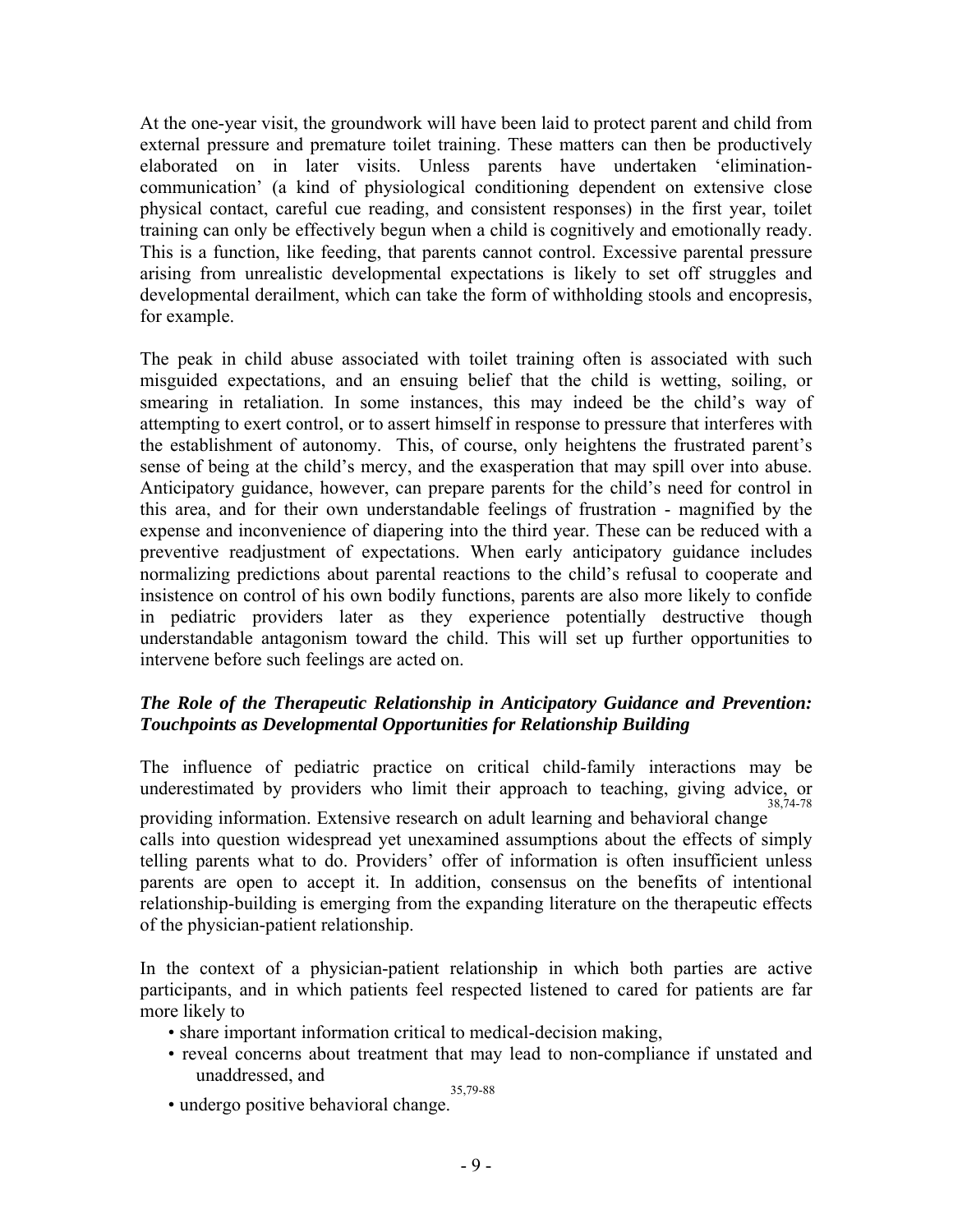The healing effects of the doctor-patient relationship are magnified for parents of chronically ill children who must spend more time in provider offices, and for isolated parents, without other supports, who are at greater risk of neglecting and abusing their children. 89

Intentional strategies for relationship building and the resulting increase in trust and communication are especially salient to the prevention of pediatric behavioral problems. Parents have many reasons for not sharing information relevant to prevention and health promotion:

- Parents' feelings about their children's progress and their own parental competence are central to their fundamental sense of self-worth and to their effectiveness in parenting. These feelings are often fragile and defensively protected, especially when a child is not thriving, or when a child is in the midst of the regressive period of a developmental touchpoint.
- Parents' childrearing practices are often unconscious or unexamined.
- Parents views on parenting are deeply personal, strongly held, and emotionally charged, since they are for the most part derived from their own childhood, from their own experience (or lack thereof) of being parented.

Parents are more likely to reveal their concerns and struggles in the context of an intentionally elaborated doctor-patient relationship.

Parents' profound investment in their child's health and well-being, independent of whatever challenges and limitations they may face, offers a unique opportunity for pediatricians to establish and deepen relationships by valuing their passion and commitment, by sharing observations of their children's behavior and of temporary regressions as developmentally-based. Such carefully initiated and managed relationships are a potent diagnostic and therapeutic tool that can

- facilitate more complete and accurate history taking,
- prepare parents to be more open to anticipatory guidance,
- ready parents to reflect on their attitudes and consider the possibility of change,
- decrease parental isolation, a risk factor for child abuse and other pathology, for example parental depression. (Parental depression can increase the risk of prematurity, child abuse, and interfere with optimal child development.)

An accurate assessment of parent-child conflict, one that can be readily shared with parents (and with the old-enough-child) requires that parents confide in a nonjudgmental and trusting climate, and that difficult to acknowledge child behaviors can be safely opened up for shared observation. Every opportunity to strengthen the provider-family relationship in the course of routine care will make these challenging dialogues more effective.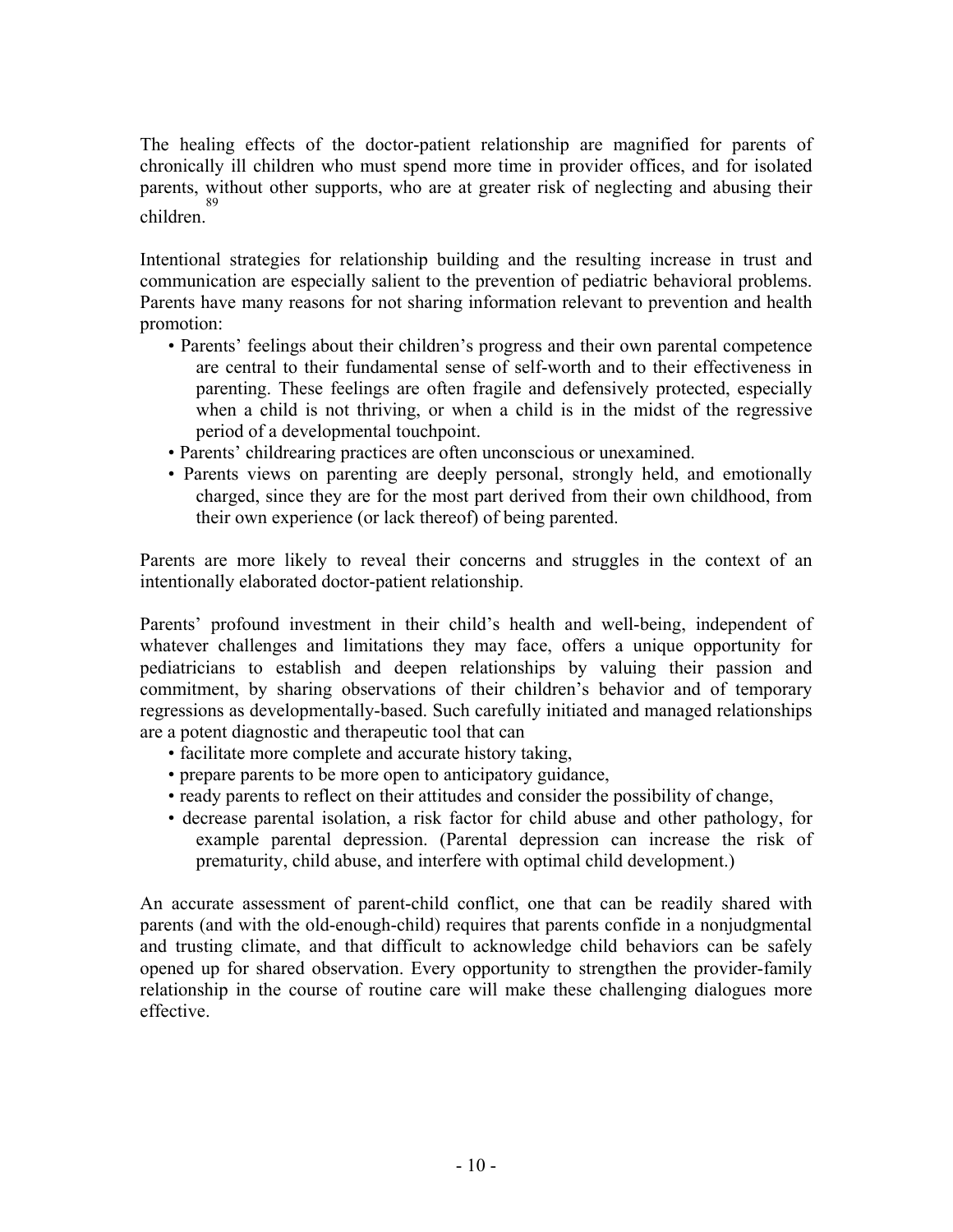Understanding parental development is as essential as knowledge of child development for pediatric practitioners. When both areas have been mastered, primary pediatric care providers will recognize the meanings of a child's struggles and progress to parents. They can then elicit parents' beliefs, rather than imposing their own, to build therapeutic relationships that help parents to optimize their responses to the demands of their child's development. As parents are invited to share their own interpretations of their child's challenging behaviors – for example, food refusal, tantrums, or bedtime battles -- they have a chance to rework them, to consider what they bring from their own childhood that may interfere with their sensitivity to the child, and then, to consider the child's perspective. In this process of sharing the meaning of the child's behavior with the pediatrician in a short visit, (or in longer ones, when necessary, that may be separately billable as counseling) parents will feel less alone, and freer to redefine the behavior in ways that make them feel more hopeful and effective, less personally targeted by the behavior, and less prone to power struggles that can lead to more serious, and more chronic behavioral problems.

The tendency for medical providers to underestimate the preventive and therapeutic power of their relationships with their patients has been reinforced by shortened visits and related financial pressures. Yet effective doctor-patient relationships can likely reduce some costs, for example, by improving appropriate healthcare resource utilization and treatment compliance, decreasing litigation rates, and preventing physician demoralization and burn-out (in physicians who no longer reap their own rewards from the therapeutic relationship and who must pay the price for poorly managed ones.)

Even with the limited time to devote to each family, there are choices to be made about how to use it. We can squander the precious time we have by offering advice to deaf ears, or we can prepare parents to take it to heart. We can ignore parents' heightened vulnerability and openness to our support during their children's touchpoints or we can present anticipatory guidance at precisely the moments when they are most ready to hear it. We can intimidate parents with our expertise, rather than welcoming theirs. We can tell them what we think or we can invite their observations about their children. We can describe the behaviors that we know matter deeply to show rather than tell parents that we too are committed to their children's well being. We can focus on intentionally building relationships that parents can take with them beyond the confines of our offices and conjure up in moments of doubt and loneliness. We can focus on their failings and their children's deficits, or we can help them see their own strengths through our eyes.

*Copyright 2006 by Joshua Sparrow, MD and TB Brazelton, MD. All rights reserved. Printed with permission from the authors in Pediatric Primary Care, 5 Edition.* 

> Brazelton Touchpoints Center 1295 Boylston Street ▪ Suite 320 Boston, MA 02215 www.touchpoints.org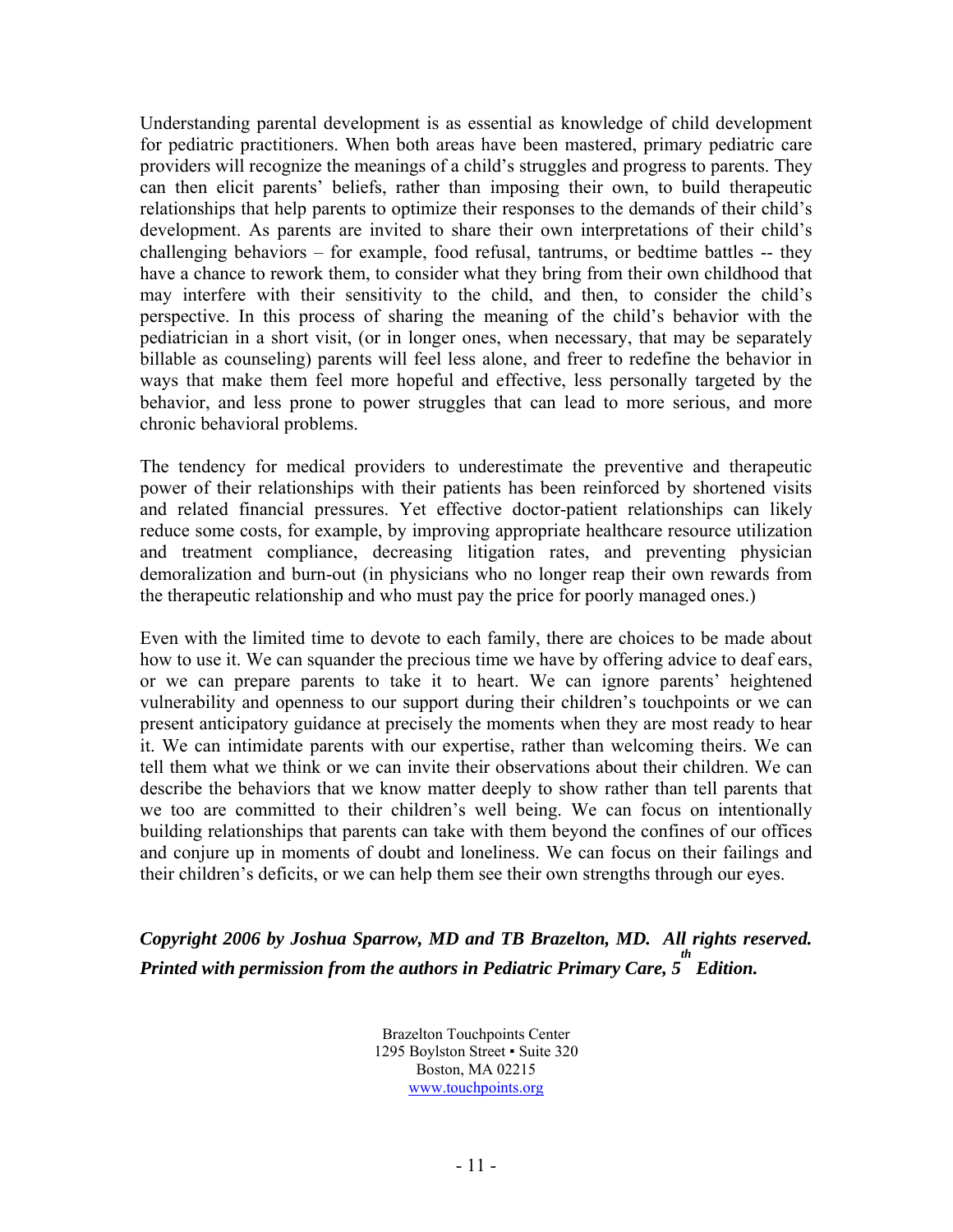# **References**

- 1. Schor EL. Rethinking well-child care. *Pediatrics* 2004;114 (1):210-6.
- 2. Brazelton TB. How to Help Parents of Young Children: The Touchpoints Model. *Journal of Perinatology Supplement* 19 1999;6-8.
- 3. Brazelton TB. How to Help Parents of Young Children: The Touchpoints Model. *Clinical Child Psychology and Psychiatry* 3 1998;481-483.
- 4. Brazelton TB, O'Brien M, Brandt KA. Combining relationships and development: *Applying Touchpoints to individual and community practices. Infants* and Young Children 10 1997;74-84
- 5. Brazelton TB. Working with families: Opportunities for early intervention. *Family Focused Pediatrics* 42 1995.
- 6. Shonkoff J, Phillips D. From neurons to neighborhoods: the science of early childhood development 2000;Washington DC National Academies Press
- 7. Beckwith, L. and Sigman, M.D. Preventive interventions in infancy. *Infant Psychiatry* 1995;4(3), 683.
- 8. Beeghly M, Brazelton TB, Flannery KA, Nugent JK, Barrett DG, Tronick EZ. Specificity of preventative pediatric intervention effects in early infancy, *Journal of Developmental and Behavioral Pediatrics* 1994.
- 9. Brazelton TB. Touchpoints: Opportunities for preventing problems in the parent-child relationship, Acta Pediatrica Supplement 394 1994;35-40.
- 10. Brazelton TB, Sparrow JD. Touchpoints of Anticipatory Guidance in the First Three Years: A Preventive Approach to Pediatric Primary Practice. Developmental and Behavioral Pediatrics. 2nd Edition. (Parker, Zuckerman, and Augustyn,, eds.) 2005;Lippincott, Williams, and Wilkins Philadelphia
- 11. Sadurni M and Rostan C. Reflections on Regression Periods in the Development of Catalan Infants In Heimann M, ed. Regression periods in human infancy. Lawrence Erlbaum Associates, London 2003 7-22.
- 12. Lindahl LB, Heimann M, Ullstadius E. Occurrence of Regressive Periods in the Normal Development of Swedish Infants In Heimann M, ed. Regression periods in human infancy. Lawrence Erlbaum Associates, London 2003;411-58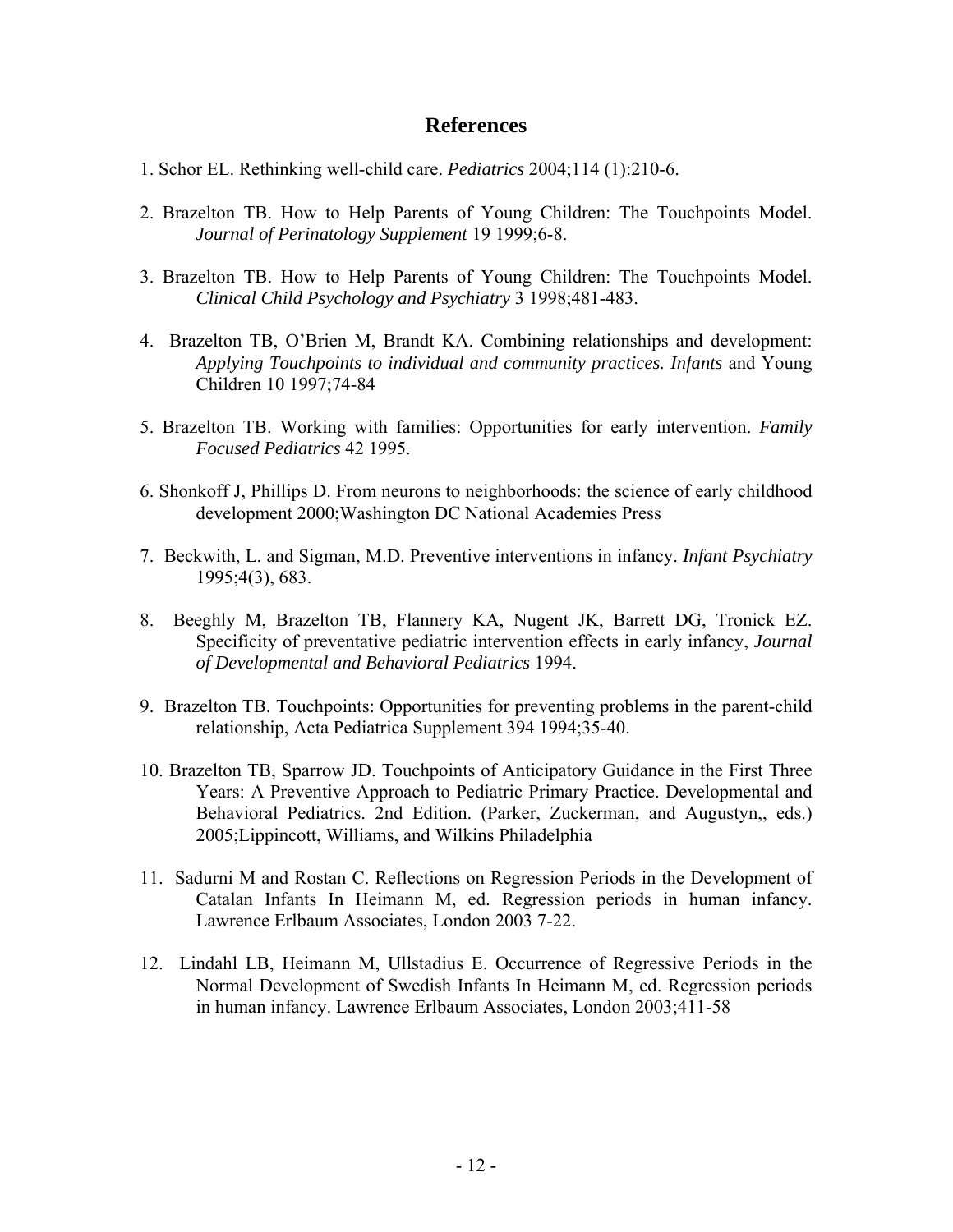- 13. Trevarthen C, Aitken K. Regulation of Brain Development and Age-Related Changes in Infants' Motives: The Developmental Function of Regressive Periods In Heimann M, ed. Regression periods in human infancy. Lawrence Erlbaum Associates, London 2003;107-184.
- 14. Bateson, PPG, Hinde RA Developmental changes in sensitivity to experience. In Bornstein MH (ed.) Sensitive Periods in Development: interdisciplinary perspectives 1987;Hillsdale, NJ Lawrence Erlbaum pp 19-34
- 15. Fischer KW, Pipp SL, Bullock D Detecting developmental discontinuities. Methods and measurement. In Emde RN, Harmon RJ (eds.) Continuities and discontinuities in development 1984;New York Plenum Press pp 94-121
- 16. Bever TG (ed) Regressions in mental development: Basic phenomena and theories 1982 Hillsdale, NJ Lawrence Erlbaum
- 17. Brazelton TB, revised with Sparrow JD. Touchpoints 0-3: Your Child's Emotional and Behavioral Development. Vol. I Cambridge (MA) Da Capo 2006 September
- 18. Brazelton TB, Sparrow JD. Touchpoints Three to Six: Your Child's Emotional and Behavioral Development. Vol II Cambridge (MA): Perseus Books; 2001 Aug.
- 19. Thompson PM et al. Growth Patterns in the Developing brain Detected by using Continuum Mechanical Tensor Maps. *Nature.* 2000;40:190-193
- 20. C.A. Nelson and F.E. Bloom, "Child Development and Neuroscience," *Child Development* 1997;68(5): 983
- 21. Giedd J et al. Quantitative Magnetic Resonance Imaging of Human Brain Development: Ages 4 - 18. *Cerebral Cortex*. July/Aug 1996;6:551-560; 1047- 3211/96
- 22. C.J. Shatz, "The Developing Brain," *Scientific American*, September 1992, p.61.
- 23. D. Purves and J.W. Lichtman, "Elimination of Synapses in the Developing Nervous System," *Science* 1980;210: 153-157
- 24. Bronfenbrenner, U. (ed) Making human beings human : bioecological perspectives on human development. Thousand Oaks : Sage Publications, 2005.
- 25. Senge, Peter. Presence: exploring profound change in people, organizations, and society. New York : Doubleday, 2005
- 26. Fogel A, Maria C.D.P. Lyra, JV. Dynamics and indeterminism in developmental and social processes. Mahwah, N.J. : L. Erlbaum Associates, 1997.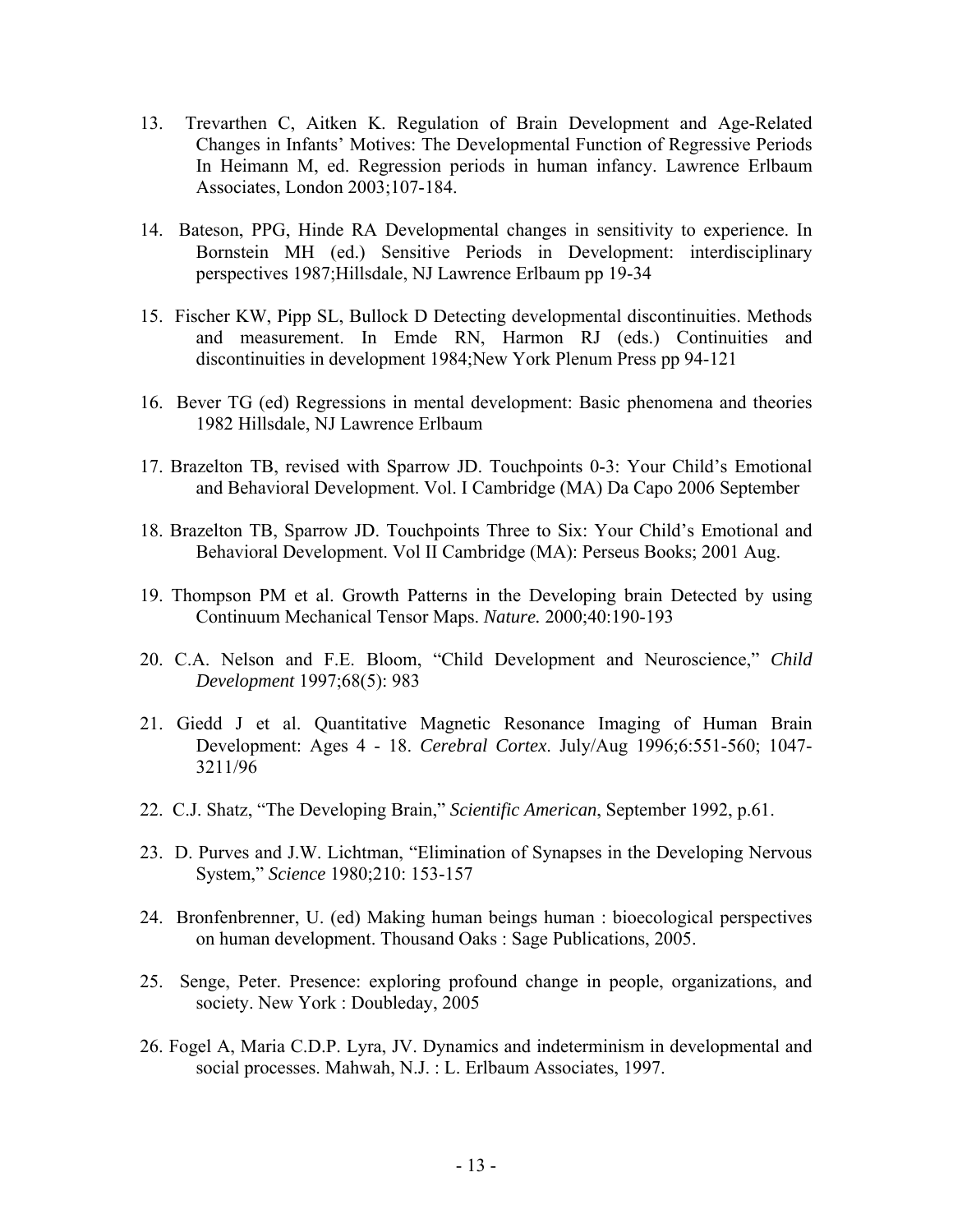- 27. Moen P, Elder, Jr GH.., Lüscher K. .Examining lives in context: perspectives on the ecology of human development. 1st ed. Washington, DC : American Psychological Association, 1995.
- 28. Thelen, E., Smith L. A dynamic systems approach to the development of cognition and action. Cambridge, Mass. : MIT Press, 1994.
- 29. Senge, Peter M. The fifth discipline : the art and practice of the learning organization. 1st New York : Doubleday, 1994.
- 30. Fogel, Alan. Developing through relationships : origins of communication, self, and culture. New York : Harvester Wheatsheaf, 1993.
- 31. Gunnar MR., Thelen E. Systems and development. Hillsdale, N.J. : L. Erlbaum Associates, 1989.
- 32. Bronfenbrenner, U. -The ecology of human development : experiments by nature and design. Cambridge, Mass. : Harvard University Press, 1979.
- 33. Peterfreund E. Information, systems, and psychoanalysis: An evolutionary biological approach to psychoanalytic theory. 1971; New York International University Press
- 34. Ong LM. de Haes JC. Hoos AM. Lammes FB. Doctor-patient communication: a review of the literature. *Social Science & Medicine* 1995;40(7):903-18
- 35. Kurtz SM. Doctor-patient communication: principles and practices. *Canadian Journal of Neurological Sciences* 2002;29(Suppl 2):S23-9.
- 36. Skelton JR, Kai J, Loudon RF. Cross-cultural communication in medicine: questions for educators. *Medical Education* 2001;35(3):257-61
- 37. van Dulmen AM, Holl RA. Effects of continuing paediatric education in interpersonal communication skills. *European Journal of Pediatrics* 2000;159(7):489-95
- 38. Brazelton TB. Reaching out to new parents, *Children Today*; 1978:27.
- 39. Horwich RH. Regressive periods in primate behavioral development with reference to other mammals *Primates* 1974;15:141-149
- 40. Van de Rijt-Plooij HC, Plooij F. Growing Independence, Conflict, and Learning in Mother-Infant Relations in Free-Ranging Chimpanzees. *Behaviour* 1987;101 1-86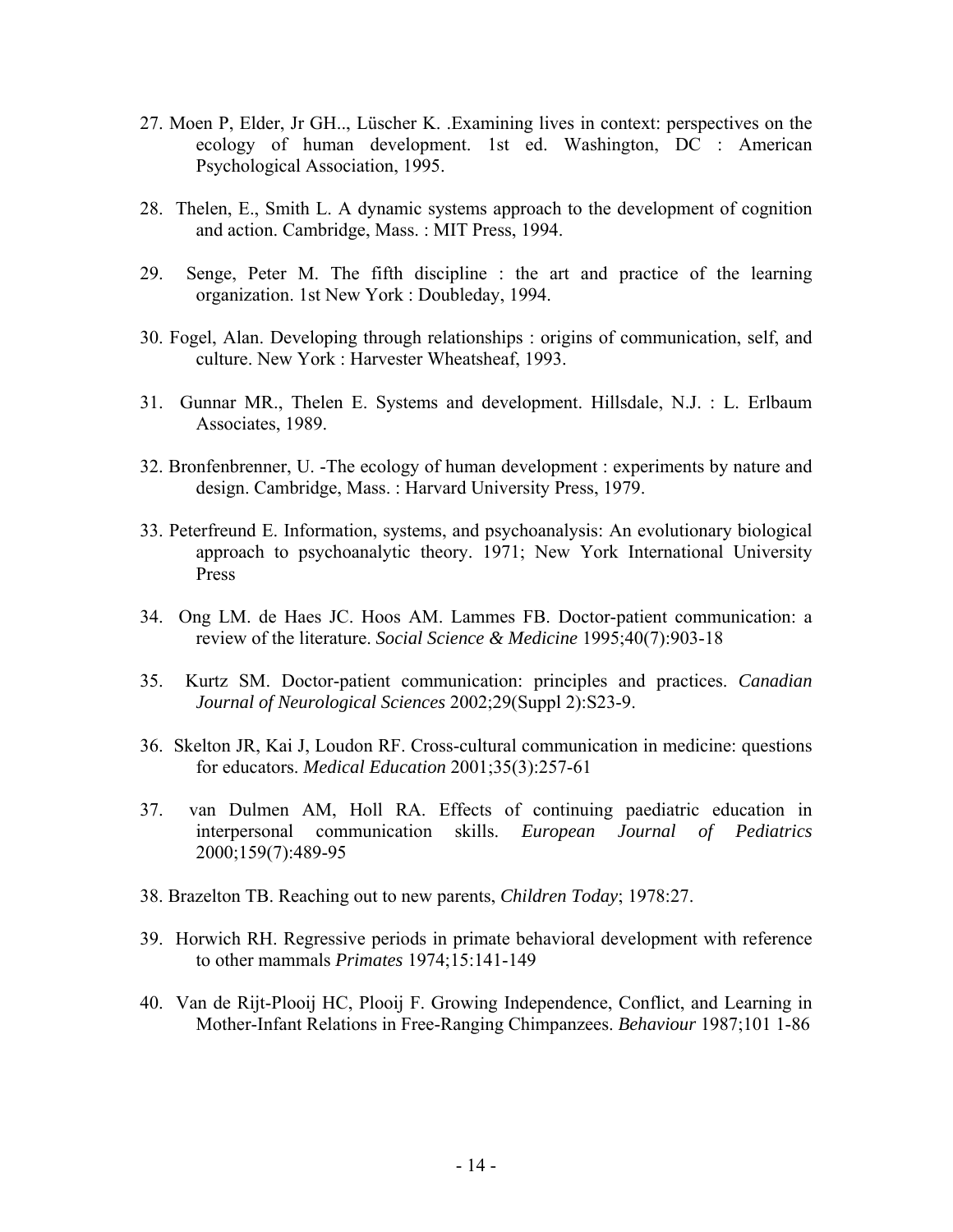- 41. Van de Rijt-Plooij HC, Plooij F. Distinct Periods of Mother-Infant Conflict in Normal Development: Sources of Progress and Germs of Pathology. *J Child Psychol Psychiat* 1993;34(2):229-243
- 42. Plooij FX, Van de Rijt-Ploiiij, Van d Stelt JM, Van Es B, Helmers R. Illness Peaks During Infancy and Regression Periods. 81-96 In Heimann M, ed. Regression periods in human infancy. 2003;Lawrence Erlbaum Associates, London.
- 43. Van de Rijt-Plooij HC, Plooij F. Mother-Infant Relations, Conflict, Stress, and Illness among Free-ranging Chimpanzees, *Developmental Medicine and Child Neurology* 1988;30 306-315
- 44. Laudenslager M, Reite M AHrbeck RJ. Immune status during mother-infant separation *Psychosomatic Medicine* 1982;44:303
- 45. Michaut RJ, Dechambre RP, Doumerc S, Lesourd B, Devillechbrolle A, Moulias R. Influence of early maternal deprivation on adult humoral immune response in mice *Physiology and Behaviour* 1981;26:189-91
- 46. Brazelton TB. Crying in infancy. *Pediatrics*; 1962;29:579-588.
- 47. Plooij FX. Périodes de transition et de vulnérabilité: conflits et progressions in Busnuel MC (ed) Le langage des bébés: savons-nous l'entendre? 1993; Paris Éditions Jacques Grancher
- 48. Brazelton TB. The remarkable talents of the newborn, *Birth and the Family Journal*; 1978;5:187-191.
- 49. Lyons, P. Doueck, HJ, Wodarski, JS. Risk Assessment for child protective services: A review of the empirical literature on instrument performance. *Social Work Research*. 1996: 20(3), 143-155
- 50. Lyons-Ruth, K. Alpern, L. Repacholi, B. Disorganized infant attachment classification and maternal psychosocial problems as predictors of hostileaggressive behavior in the preschool classroom. *Child Development*. 1993:64, 572-585
- 51. Main, M. and Solomon, C. Discovery of a new insecure-disorganized, disoriented attachment pattern. In Brazelton and Yogman (eds) Affective development in infancy. (pp. 95-120)1986 Ablex. Norwood NJ
- 52. Ainsworth MDS, Blehar MC, Water E and Wall S. Patterns of attachment: A psychological study of the strange situation Hillsdale, NJ: Lawrence Erlbaum 1978
- 53. Brazelton TB. Demonstrating infant's behavior, *Children Today* 10 1981; 4, 5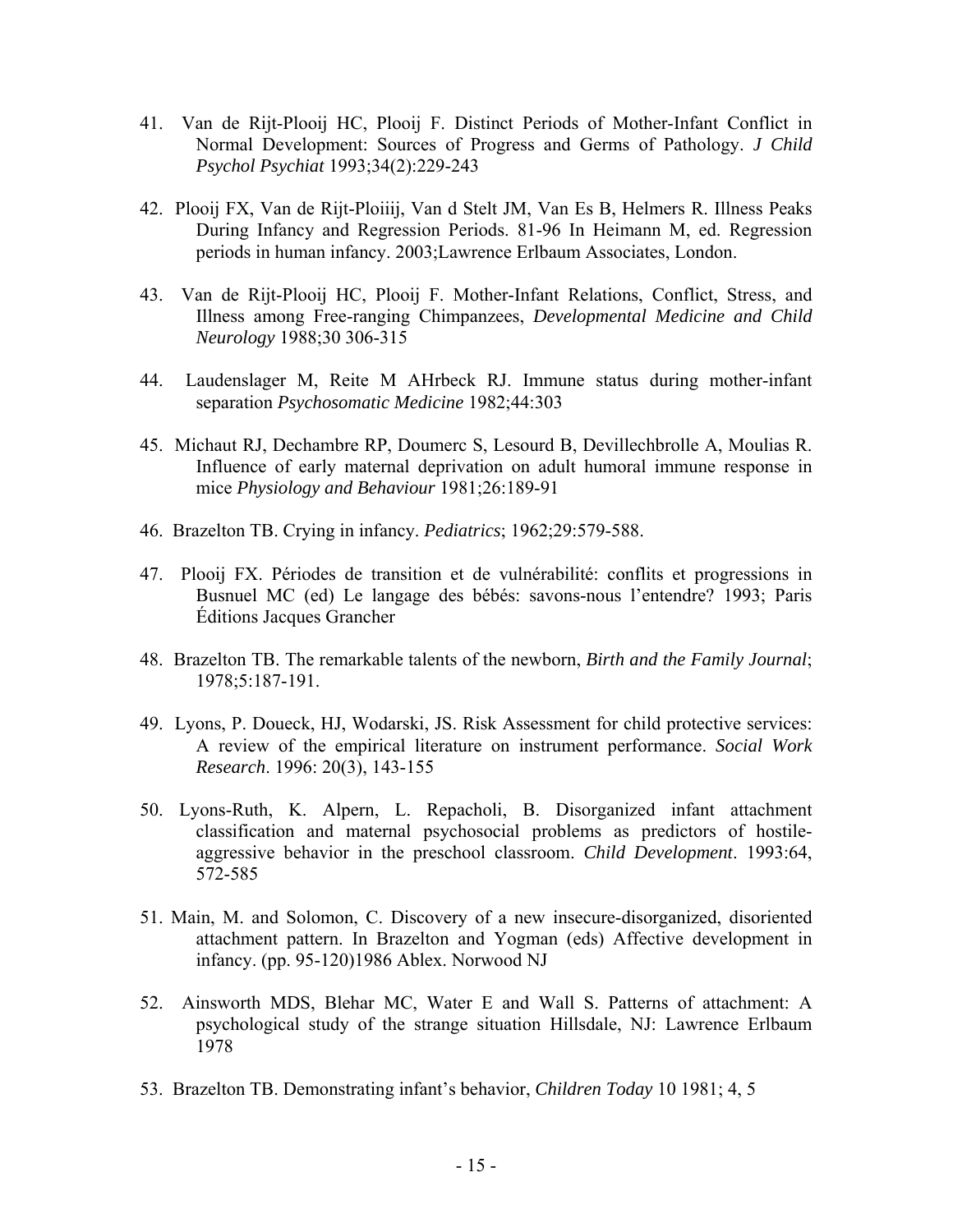- 54. Brazelton TB. Behavioral competence of the neonate, *Seminars in Perinatology*;1979;3:35-44.
- 55. Brazelton TB, Als H. Clinical uses of the Brazelton Neonatal Scale. *Birth and the Family Journal*; 1975;2:12.
- 56. Brazelton, TB and Nugent JK. The Neonatal Behavioral Assessment Scale: 3rd edition. 1995: Cambridge, Mac Keith Press
- 57. Parker S, Brazelton TB. Newborn behavioral assessment: Research, prediction and clinical uses, *Children Today* 10; 1981;4, 5.
- 58. Brazelton TB, Scholl MS, Robey JS. Visual responses in the newborn. *Pediatrics*; 1966;37:284-290.
- 59. Kochanska, G. Mother-child relationships, child fearfulness, and emerging attachment: A short-term longitudinal study. *Developmental Psychology*. 1998: 34(3), 480-490
- 60. Chess S, and Thomas A. Temperament: Theory and Practice. 1996:New York Brunner Mazel
- 61. Lyons-Ruth, K. Zoll, D. Connell, D. and Grunebaum, HU. The depressed mother and her one year old infant: Environment, interaction, attachment, and infant development. *New Directions for Child Development*. 1986 34, 61-82
- 62. Ogawa JR, Sroufe LA, Weinfeld NS, Carlson EA, Egeland B. Development and the fragmented self: Longitudinal study of dissociative symptomatology in a nonclinical sample. *Development and Psychopathology*. 1997: 6, 77-98
- 63. Warren S, Huston L, Egeland B, Sroufe LA. Child and adolescent anxiety disorders and early attachment. *Journal of the American Academy of Child and Adolescent Psychiatry*. 1997: 36(5), 637-644
- 64. Zuravin,S. McMillen, C. DePanfilis, D. Risley-Curtiss C. The intergenerational cycle of child maltreatment: Continuity vs. discontinuity. *Journal of Interpersonal Violence*. 1996: 11(3), 315-334
- 65. Carlson EA, Jacobvitz D, Sroufe LA. A developmental investigation of inattentiveness and hyperactivity. *Child Development*. 1995: 66(1), 37-54
- 66. Brazelton TB. Crying and colic. *Infant Mental Health Journal* 11 1991;349-356.
- 67. Brazelton TB, Sparrow JD. Calming Your Fussy Baby the Brazelton Way. Cambridge (MA): Perseus Books; 2003 Jan.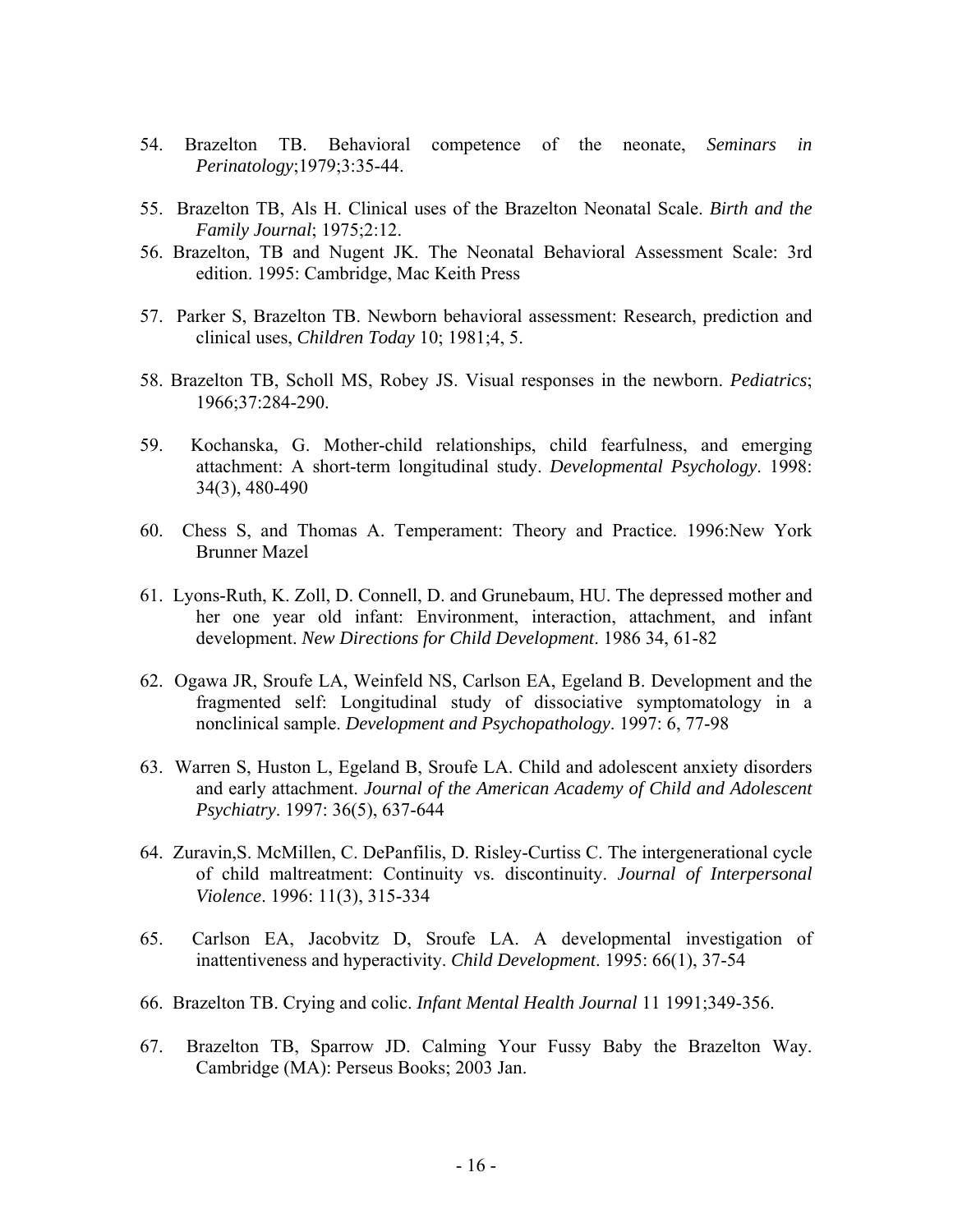- 68. Brazelton TB, Sparrow JD. Feeding Your Child the Brazelton Way. Perseus Books; Cambridge (MA): Perseus Books; 2004 Feb
- 69. Brazelton TB, Sparrow JD. Sleep the Brazelton Way. Perseus Books; Cambridge (MA): Perseus Books; 2003 Jan.
- 70. Kawasaki C., Nugent JK, Miyashita H, Miyahara H. Brazelton TB. The cultural organization of infants; sleep, *Children's Environments* 11 1994; 135-141.
- 71. Matthew Walker, in personal communication, and in Cromie, W. Matthew Walker: Sleep Researcher in Harvard Gazette October 17th 2002
- 72. Brazelton TB, Sparrow JD. Toilet Training Your Child the Brazelton Way. Perseus Books; Cambridge (MA): Perseus Books; 2004 Feb
- 73. Brazelton TB. A child oriented approach to toilet training. *Pediatrics*; 1962;29:121.
- 74. Weiner SJ, Barnet B, Cheng TL, Daaleman TP. Processes for Effective Communication in Primary Care. *Annals of Internal Medicine* 2005;142(8):709- 714
- 75. Coulehan J. Viewpoint:: Today's Professionalism: Engaging the Mind but Not the Heart. *Academic Medicine* 2005;80(10):892-898.
- 76. Clark PA. Medical Practices' Sensitivity to Patients' Needs: Opportunities and Practices for Improvement. *Journal of Ambulatory Care Management* 2003;26(2):110-123
- 77. Charon R. Narrative Medicine: A Model for Empathy, Reflection, Profession, and Trust. *JAMA*. 2001;286(15):1897-1902.
- 78. O'Keefe M, Sawyer M, Roberton D. Medical student interviewing skills and motherreported satisfaction and recall. *Medical Education* 2001;35(7):637-44
- 79. Teutsch C. Patient-doctor communication. *Medical Clinics of North America* 2003;87(5):1115-45
- 80. Skelton JR, Kai J, Loudon RF. Cross-cultural communication in medicine: questions for educators. *Medical Education* 2001;35(3):257-61
- 81. Roter D. The enduring and evolving nature of the patient-physician relationship. *Patient Education & Counseling* 2000;39(1):5-15
- 82. Lingard L, Haber RJ. Teaching and learning communication in medicine: a rhetorical approach. *Academic Medicine* 1999; 74(5):507-10.